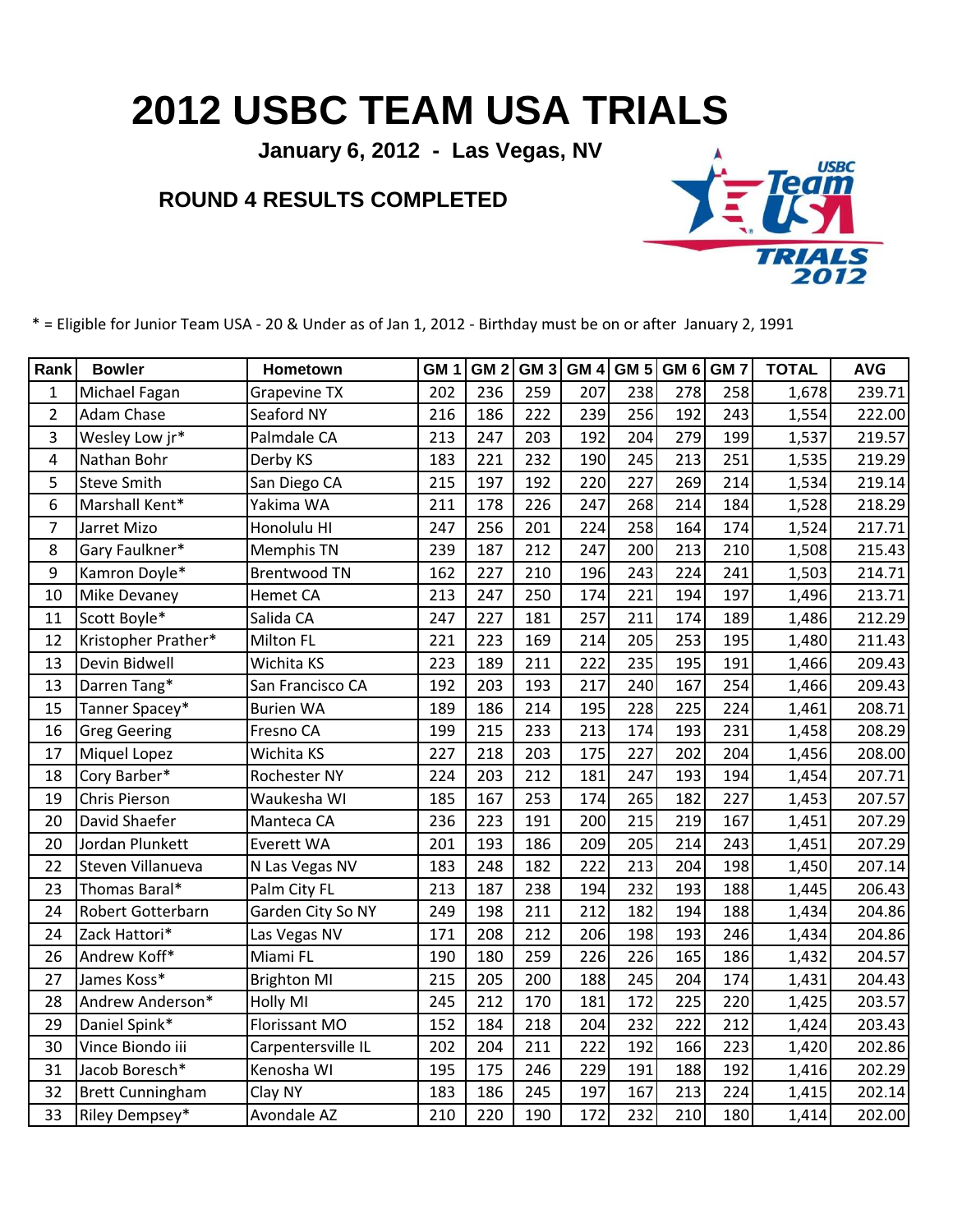| 34 | Aaron Koch              | <b>Grand Rapids MI</b>   | 197 | 184 | 217 | 204 | 191 | 222 | 196 | 1,411 | 201.57 |
|----|-------------------------|--------------------------|-----|-----|-----|-----|-----|-----|-----|-------|--------|
| 35 | John Janawicz           | Winter Haven FL          | 256 | 196 | 176 | 223 | 176 | 202 | 177 | 1,406 | 200.86 |
| 35 | Joseph Steiner          | North Conway NH          | 190 | 218 | 210 | 155 | 249 | 203 | 181 | 1,406 | 200.86 |
| 37 | Adam Johnson*           | Oswego IL                | 207 | 213 | 207 | 224 | 169 | 191 | 192 | 1,403 | 200.43 |
| 38 | Adam Thiedke*           | Liberty MO               | 233 | 175 | 204 | 187 | 223 | 200 | 177 | 1,399 | 199.86 |
| 38 | Roger Petrin*           | Matthews NC              | 153 | 247 | 205 | 196 | 231 | 179 | 188 | 1,399 | 199.86 |
| 40 | Tyler Cruz*             | Tacoma WA                | 186 | 183 | 223 | 232 | 191 | 181 | 200 | 1,396 | 199.43 |
| 41 | Blake Paris*            | <b>Brentwood CA</b>      | 220 | 205 | 218 | 179 | 213 | 183 | 176 | 1,394 | 199.14 |
| 42 | Kevin Jones*            | Covina CA                | 186 | 224 | 194 | 213 | 214 | 167 | 183 | 1,381 | 197.29 |
| 43 | Jacob Setchell*         | Manteca CA               | 205 | 181 | 203 | 169 | 192 | 236 | 191 | 1,377 | 196.71 |
| 44 | Matthew Robbins*        | Pacifica CA              | 196 | 186 | 193 | 204 | 201 | 205 | 188 | 1,373 | 196.14 |
| 44 | <b>Toby Sambueno</b>    | Henderson NV             | 213 | 189 | 243 | 172 | 150 | 214 | 192 | 1,373 | 196.14 |
| 46 | <b>Bradley Miller</b>   | Raytown MO               | 212 | 201 | 158 | 234 | 163 | 210 | 193 | 1,371 | 195.86 |
| 47 | Andrew Soukup           | Naperville II            | 231 | 168 | 177 | 187 | 197 | 213 | 195 | 1,368 | 195.43 |
| 48 | James Steiert*          | Palm City FL             | 197 | 234 | 193 | 186 | 168 | 178 | 209 | 1,365 | 195.00 |
| 49 | Darwin Wimer            | Mesquite NV              | 171 | 153 | 175 | 265 | 195 | 197 | 203 | 1,359 | 194.14 |
| 50 | Kyle King*              | Glendale AZ              | 171 | 210 | 211 | 171 | 191 | 198 | 204 | 1,356 | 193.71 |
| 51 | Austin Hunt*            | Kennewick WA             | 170 | 162 | 163 | 204 | 228 | 242 | 182 | 1,351 | 193.00 |
| 52 | Ivan Miyasato           | Clovis CA                | 169 | 168 | 191 | 216 | 215 | 201 | 190 | 1,350 | 192.86 |
| 52 | Christopher Via*        | Springfield OH           | 167 | 181 | 195 | 181 | 193 | 217 | 216 | 1,350 | 192.86 |
| 54 | <b>Kevin Tatrow</b>     | Wichita KS               | 200 | 190 | 209 | 177 | 205 | 198 | 169 | 1,348 | 192.57 |
| 54 | Geoffrey Young          | <b>Denton TX</b>         | 166 | 201 | 187 | 219 | 214 | 181 | 180 | 1,348 | 192.57 |
| 54 | Matt Anastasia          | Blue Island IL           | 252 | 178 | 201 | 175 | 161 | 186 | 195 | 1,348 | 192.57 |
| 57 | Matthew Sanders*        | Evansville IN            | 185 | 177 | 155 | 214 | 235 | 191 | 189 | 1,346 | 192.29 |
| 58 | Raymond Spink*          | Florissant MO            | 197 | 213 | 161 | 181 | 183 | 207 | 203 | 1,345 | 192.14 |
| 59 | Kyle Anderson*          | Lockport IL              | 183 | 224 | 170 | 147 | 195 | 202 | 221 | 1,342 | 191.71 |
| 60 | <b>Brandon Williams</b> | Lufkin TX                | 222 | 200 | 269 | 176 | 135 | 170 | 169 | 1,341 | 191.57 |
| 61 | David Schwartz*         | Racine WI                | 136 | 171 | 204 | 226 | 172 | 225 | 205 | 1,339 | 191.29 |
| 62 | Michael Dolan           | Fond Du Lac WI           | 166 | 197 | 195 | 165 | 248 | 201 | 165 | 1,337 | 191.00 |
| 63 | Matthew Tuckfield       | Miami FL                 | 167 | 170 | 199 | 153 | 255 | 177 | 215 | 1,336 | 190.86 |
| 64 | Adam Dubia*             | Whittier CA              | 223 | 160 | 163 | 210 | 229 | 162 | 188 | 1,335 | 190.71 |
| 64 | Alan Mojado             | Fallbrook CA             | 191 | 145 | 198 | 197 | 203 | 195 | 206 | 1,335 | 190.71 |
| 64 | Christopher Bardol      | <b>Brockport NY</b>      | 167 | 201 | 196 | 155 | 171 | 225 | 220 | 1,335 | 190.71 |
| 67 | Kenny Benoit*           | Topeka KS                | 208 | 186 | 200 | 177 | 216 | 169 | 176 | 1,332 | 190.29 |
| 68 | <b>Blake Demore</b>     | Springfield MO           | 151 | 197 | 202 | 200 | 228 | 138 | 213 | 1,329 | 189.86 |
| 69 | Daniel Lemiesz*         | Machesney Park IL        | 145 | 192 | 220 | 248 | 169 | 181 | 172 | 1,327 | 189.57 |
| 70 | Perry Crowell IV*       | Hoquiam WA               | 146 | 210 | 174 | 227 | 196 | 189 | 184 | 1,326 | 189.43 |
| 71 | Armando Godoy*          | Stockton CA              | 191 | 201 | 177 | 174 | 185 | 207 | 189 | 1,324 | 189.14 |
| 72 | Reed Ross*              | Faribault MN             | 204 | 141 | 212 | 235 | 171 | 149 | 209 | 1,321 | 188.71 |
| 73 | Clarence White III      | <b>Mountain House CA</b> | 199 | 166 | 235 | 178 | 164 | 171 | 206 | 1,319 | 188.43 |
| 74 | Jon Trzcinski           | Bay Shore NY             | 210 | 167 | 182 | 187 | 180 | 194 | 198 | 1,318 | 188.29 |
| 74 | Kyle Sherman*           | O'Fallon MO              | 223 | 159 | 182 | 168 | 213 | 158 | 215 | 1,318 | 188.29 |
| 76 | Sean Sadat*             | Houston TX               | 166 | 238 | 164 | 160 | 187 | 175 | 226 | 1,316 | 188.00 |
| 77 | Jacques Kaune*          | Anchorage AK             | 194 | 190 | 222 | 178 | 173 | 201 | 157 | 1,315 | 187.86 |
| 78 | Greg Young Jr.*         | Viera FL                 | 209 | 195 | 164 | 194 | 153 | 222 | 177 | 1,314 | 187.71 |
| 79 | Eric Gauroniak*         | Palm City FL             | 175 | 188 | 205 | 269 | 173 | 165 | 138 | 1,313 | 187.57 |
| 80 | Jacob Nemeth*           | Northampton PA           | 191 | 211 | 172 | 165 | 244 | 163 | 166 | 1,312 | 187.43 |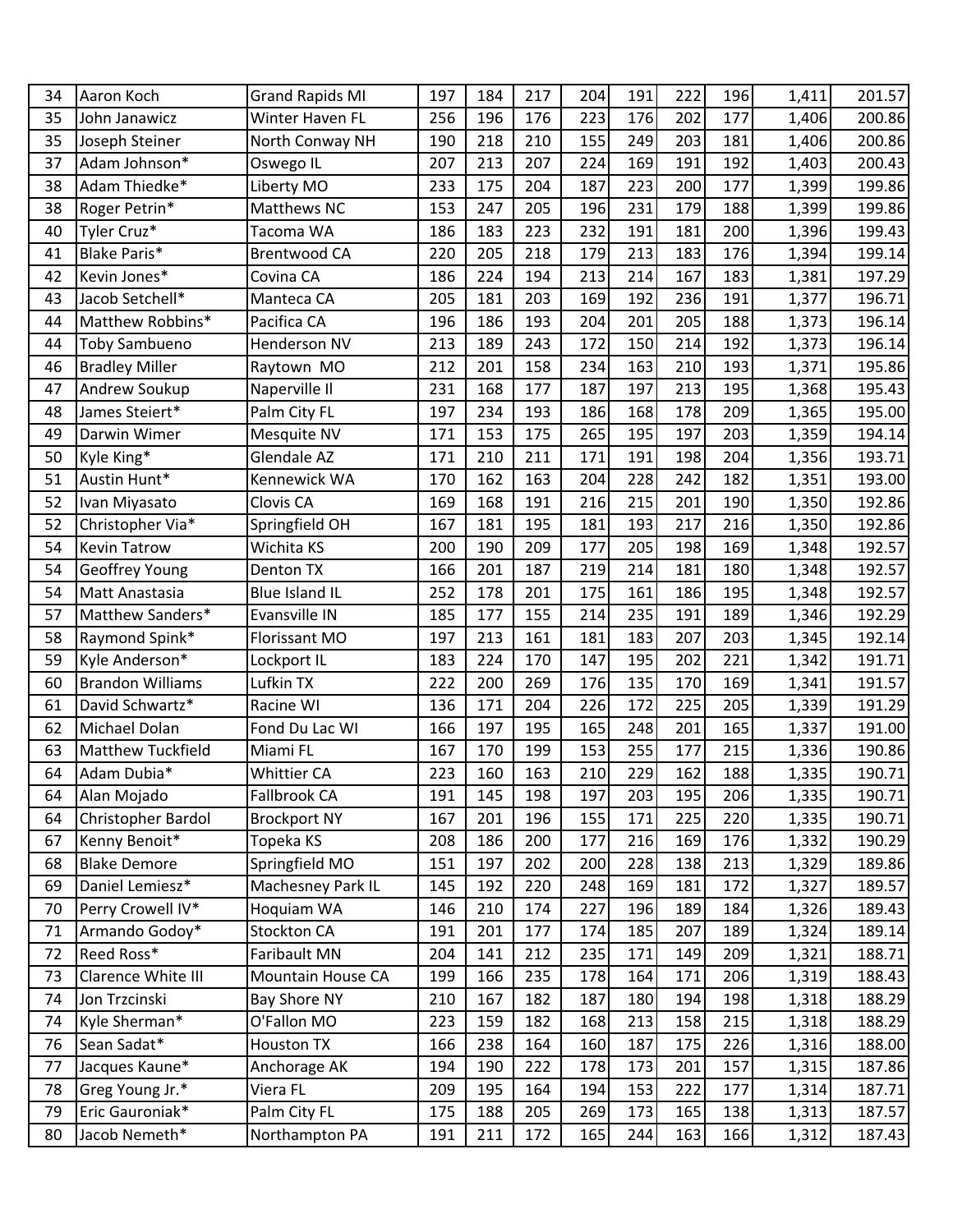| 80  | Michael Coffey*       | Melbourne FL              | 148 | 190 | 204 | 190 | 215 | 156 | 209 | 1,312 | 187.43 |
|-----|-----------------------|---------------------------|-----|-----|-----|-----|-----|-----|-----|-------|--------|
| 82  | AJ Chapman*           | Manchester IA             | 190 | 191 | 212 | 178 | 163 | 181 | 196 | 1,311 | 187.29 |
| 83  | Mark Allen*           | Mason OH                  | 183 | 184 | 214 | 256 | 171 | 157 | 145 | 1,310 | 187.14 |
| 83  | Chris Colella*        | <b>Templeton MA</b>       | 196 | 157 | 205 | 146 | 192 | 210 | 204 | 1,310 | 187.14 |
| 85  | <b>Rashad Franze</b>  | <b>Baltimore MD</b>       | 234 | 209 | 184 | 182 | 164 | 190 | 142 | 1,305 | 186.43 |
| 85  | Matthew Gasn*         | Laurel MD                 | 192 | 197 | 180 | 157 | 201 | 197 | 181 | 1,305 | 186.43 |
| 87  | Devyn Williams*       | Anchorage AK              | 154 | 188 | 183 | 173 | 216 | 228 | 162 | 1,304 | 186.29 |
| 87  | Chris O'neil          | <b>Hoffman Estates IL</b> | 167 | 161 | 174 | 210 | 172 | 185 | 235 | 1,304 | 186.29 |
| 89  | <b>Steven Kiss</b>    | Clackamas OR              | 184 | 216 | 182 | 163 | 177 | 203 | 174 | 1,299 | 185.57 |
| 89  | <b>Randy Cote</b>     | <b>Red Rock AZ</b>        | 203 | 174 | 162 | 194 | 164 | 212 | 190 | 1,299 | 185.57 |
| 91  | Devin Golden*         | Bethlemhem PA             | 167 | 179 | 216 | 157 | 160 | 209 | 209 | 1,297 | 185.29 |
| 92  | Chris Rocha           | Rialto CA                 | 219 | 157 | 228 | 201 | 169 | 170 | 150 | 1,294 | 184.86 |
| 93  | Nick Powers*          | Sun Prairie WI            | 173 | 225 | 194 | 195 | 155 | 173 | 178 | 1,293 | 184.71 |
| 94  | Jacob Peters          | Decatur IL                | 228 | 157 | 167 | 182 | 180 | 166 | 205 | 1,285 | 183.57 |
| 95  | <b>Skyler Harms</b>   | <b>Brookings SD</b>       | 144 | 176 | 203 | 124 | 227 | 217 | 193 | 1,284 | 183.43 |
| 96  | Jordan Ferrer         | <b>Henderson NV</b>       | 192 | 207 | 169 | 202 | 178 | 162 | 170 | 1,280 | 182.86 |
| 97  | Michael Fujita*       | El Sobrante CA            | 169 | 180 | 159 | 175 | 162 | 219 | 215 | 1,279 | 182.71 |
| 98  | Nicholas Christy*     | <b>Newport NC</b>         | 170 | 207 | 189 | 162 | 166 | 157 | 224 | 1,275 | 182.14 |
| 99  | Martin Bedford        | Las Vegas NV              | 186 | 123 | 242 | 170 | 158 | 213 | 179 | 1,271 | 181.57 |
| 100 | Thomas Wolf           | <b>Bismarck ND</b>        | 170 | 159 | 201 | 205 | 182 | 171 | 182 | 1,270 | 181.43 |
| 101 | Tyler Vocks*          | Taylorville IL            | 180 | 204 | 165 | 194 | 160 | 184 | 180 | 1,267 | 181.00 |
| 102 | Justin Ward           | Lexington KY              | 211 | 232 | 165 | 146 | 206 | 155 | 150 | 1,265 | 180.71 |
| 102 | Oscar Chan*           | Diamond Bar CA            | 191 | 198 | 161 | 180 | 192 | 191 | 152 | 1,265 | 180.71 |
| 104 | Adam Peters*          | Sioux Falls SD            | 224 | 188 | 117 | 179 | 162 | 212 | 179 | 1,261 | 180.14 |
| 105 | Trent Mitchell*       | Cleveland Hts OH          | 206 | 178 | 170 | 150 | 222 | 160 | 170 | 1,256 | 179.43 |
| 106 | Cody Shoemaker*       | Hanover PA                | 142 | 163 | 195 | 168 | 238 | 166 | 180 | 1,252 | 178.86 |
| 107 | Stephen Dubatowka*    | <b>Beaufort SC</b>        | 193 | 180 | 212 | 187 | 201 | 125 | 149 | 1,247 | 178.14 |
| 108 | EJ Tackett*           | Huntington IN             | 159 | 140 | 174 | 178 | 156 | 193 | 246 | 1,246 | 178.00 |
| 109 | <b>William Halen</b>  | Kennesaw GA               | 181 | 214 | 168 | 168 | 156 | 150 | 201 | 1,238 | 176.86 |
| 110 | Dan Rawsthorne        | Federal Way WA            | 157 | 170 | 179 | 180 | 158 | 193 | 200 | 1,237 | 176.71 |
| 111 | <b>Willie Thomas</b>  | Richmond CA               | 170 | 124 | 231 | 181 | 200 | 157 | 168 | 1,231 | 175.86 |
| 112 | Joe Krison            | Anchorage AK              | 168 | 167 | 214 | 201 | 168 | 188 | 124 | 1,230 | 175.71 |
| 113 | Ronnie Fujita*        | El Sobrante CA            | 225 | 174 | 187 | 183 | 167 | 149 | 141 | 1,226 | 175.14 |
| 114 | Bradley Crouse*       | Nazareth PA               | 199 | 183 | 159 | 194 | 130 | 190 | 170 | 1,225 | 175.00 |
| 115 | Bobby Phillips*       | Roscoe IL                 | 145 | 225 | 149 | 214 | 177 | 168 | 143 | 1,221 | 174.43 |
| 115 | Max Potash*           | Arlington Heights IL      | 179 | 167 | 139 | 201 | 167 | 171 | 197 | 1,221 | 174.43 |
| 117 | David Cook            | Hoffman Estates IL        | 187 | 198 | 168 | 152 | 184 | 183 | 147 | 1,219 | 174.14 |
| 118 | Cristian Azcona*      | San Juan PR               | 143 | 138 | 193 | 201 | 160 | 214 | 167 | 1,216 | 173.71 |
| 119 | Andrew Klingler*      | Jenison MI                | 208 | 178 | 191 | 158 | 156 | 167 | 149 | 1,207 | 172.43 |
| 120 | Bryan Caldwell*       | Canyon Country CA         | 164 | 215 | 187 | 170 | 152 | 167 | 148 | 1,203 | 171.86 |
| 121 | Ethan Lebeau*         | Fort Totten ND            | 174 | 151 | 211 | 193 | 143 | 180 | 149 | 1,201 | 171.57 |
| 122 | Christopher Saunders* | Lakeville MN              | 156 | 219 | 171 | 169 | 154 | 147 | 181 | 1,197 | 171.00 |
| 123 | Richy Kapadia*        | Memphis TN                | 172 | 175 | 202 | 185 | 160 | 164 | 137 | 1,195 | 170.71 |
| 124 | Brandon Biondo*       | Carpentersville IL        | 139 | 144 | 189 | 185 | 197 | 180 | 154 | 1,188 | 169.71 |
| 125 | James Kraushaar*      | Crown Point IN            | 184 | 124 | 196 | 180 | 201 | 146 | 146 | 1,177 | 168.14 |
| 125 | Zac Tackett*          | Huntington IN             | 197 | 156 | 179 | 172 | 173 | 154 | 146 | 1,177 | 168.14 |
| 127 | Jay Witt              | Kaufman TX                | 181 | 167 | 174 | 166 | 192 | 151 | 143 | 1,174 | 167.71 |